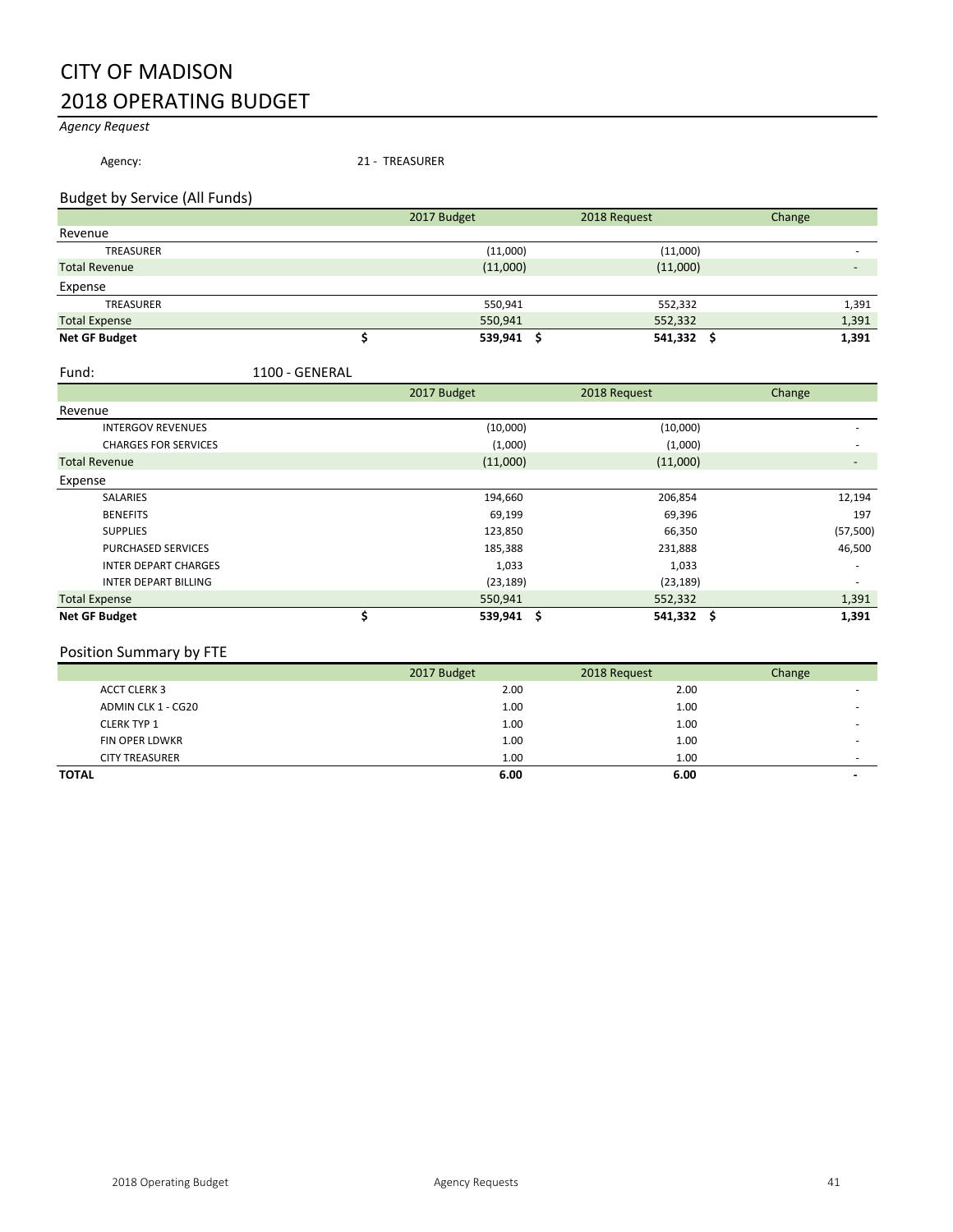

# **Office of the City Treasurer**

Dave Gawenda, City Treasurer City-County Building, Room 107 210 Martin Luther King, Jr. Boulevard Madison, Wisconsin 53703 Phone: (608) 266-4771 Fax: (608) 266-4128 [treasurer@cityofmadison.com](mailto:treasurer@cityofmadison.com) [www.cityofmadison.com/treasurer](http://www.cityofmadison.com/treasurer)

July 14, 2017

To: David Schmiedicke, Finance Director

From: David Gawenda, City Treasurer

# **2018 City Treasurer Budget Transmittal Memo**

This year's budget memo will touch on three significant proposed changes in the city treasurer's budget for 2018: expanded use of Electronic Bill Presentment and Payment, one-time budget adjustments for two expense items in the budget, and the moving of a specific function from the Finance Department to the Treasurer's Office.

The Treasurer's Office began the process of modernizing tax collection with the tax year begun in December, 2014. That was the year the city began to collect taxes in four installments. Because of the new system and the fact that the city would now collect interest and penalty charges between February and July, the treasurer's office brought in almost \$550,000 in new revenue. The following year, we used a third-party vendor for our printing and mailing. This relieved staff of doing the printing "in-house". The city created a digital file of all of the tax bills, sent it to the vendor, who then printed and mailed the bills. We continued to progress with the tax year beginning in December, 2016. We began to use the vendor's online payment system, rather than the system we had used through our bank. This enhanced the customer experience in a number of ways. First, it allowed the taxpayer to create an account, storing their information (saving reentry for each payment), linking multiple properties, and offered the use of e-mail reminders when payments were due. In addition, taxpayers now can pay over the phone, a service offered in both English and Spanish. For 2018, we plan to focus on increasing the number of taxpayers who opt into electronic delivery of bills and notifications. Every customer who agrees to receive their notice electronically will save the city approximately fifty cents per piece of mail. Reminder notices for 2017 totaled 38,000 pieces of mail. Also, in 2018 we will be implementing a similar system for the water utility. We anticipate the same opportunities for the utility by way of modernizing with electronic bill presentment and payment. Finally, when the water utility website gets implemented, we will be using the convenience fee model, saving the utility about 1.25% on the amount of credit card transactions.

Second, we are requesting a one-time adjustment to two of our expense items: bank service charges and credit card processing charges. For the last two years our expenses have exceeded our budgeted amounts. In the case of bank service charges, this has been the result of three factors. First, in 2016 the water utility's DDA account at Park Bank was closed and their banking flowed through the city's DDA account at US Bank. It has been difficult to estimate how much this increased our charges at US Bank, but it seems as though we underestimated the total. Secondly (and related), we built into MUNIS an allocation of how the bank charges should be passed through to the various enterprise agencies that utilize our banking services. This allocation has not yet been adequately captured in the budget and has resulted in shortfalls. Finally, over the last few years, the nature of the banking services themselves have changed as customers' payment habits have continued to change. Similarly, we have seen more payments made using credit cards, causing those expenses to increase faster than anticipated in the budget.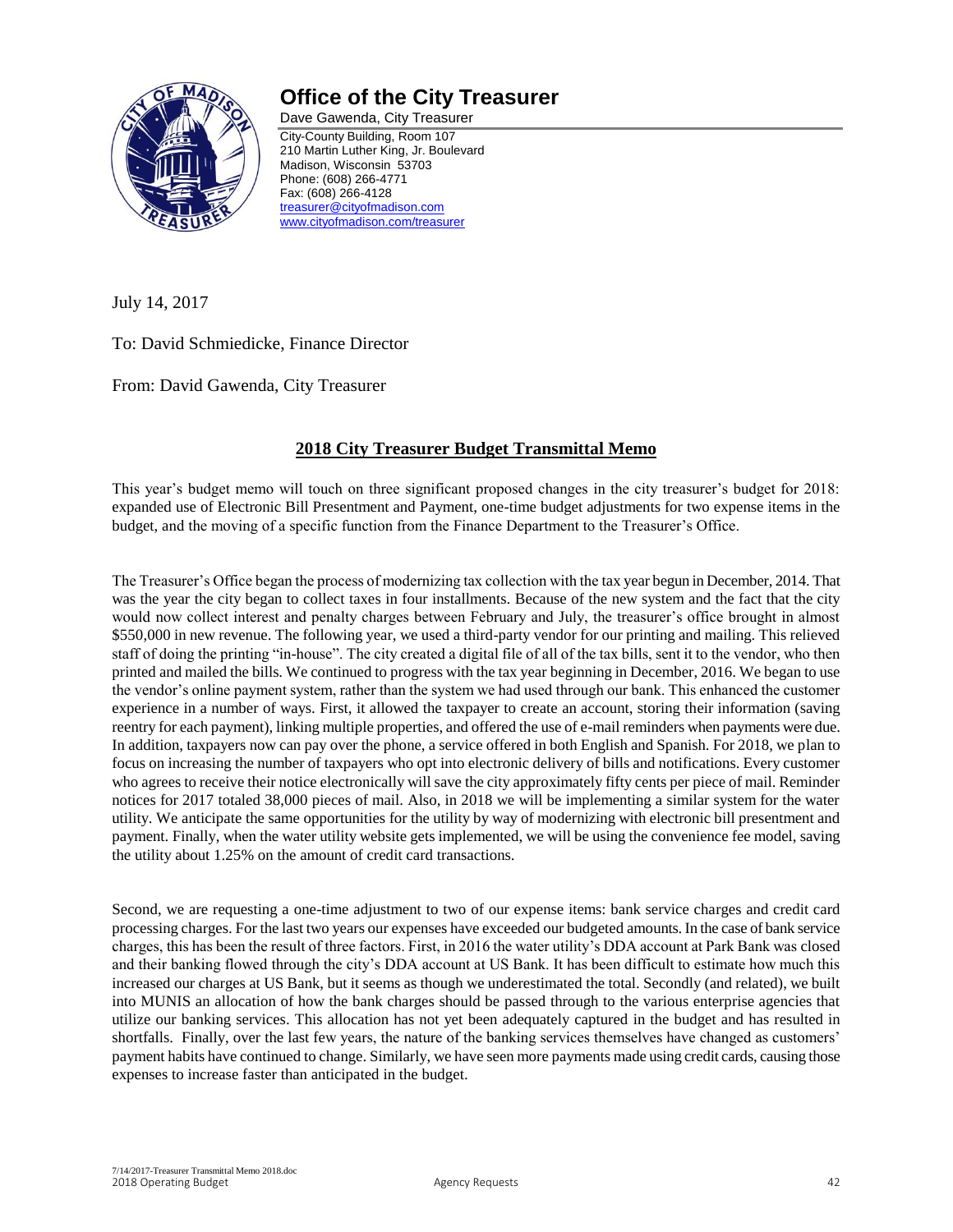July 14, 2017 Page 2

Finally, we are requesting that the function of bank reconciliation be moved from the Finance Depart to the Treasurer's Office. This request is made in consultation with Patti McDermott and Craig Franklin of the Finance Department. The rationale for this change is that it is a better practice (recommended by our auditors) to have a different department do the reconciliation of our bank transactions from the department (Finance) that makes journal entries. This function would be performed by an Accountant I, a new position for the Treasurer's Office. While the task of reconciliation is time consuming, it is also hoped that this position can be leveraged into providing the potential to back-up certain treasurer duties that are beyond the ability for the treasurer's lead worker.